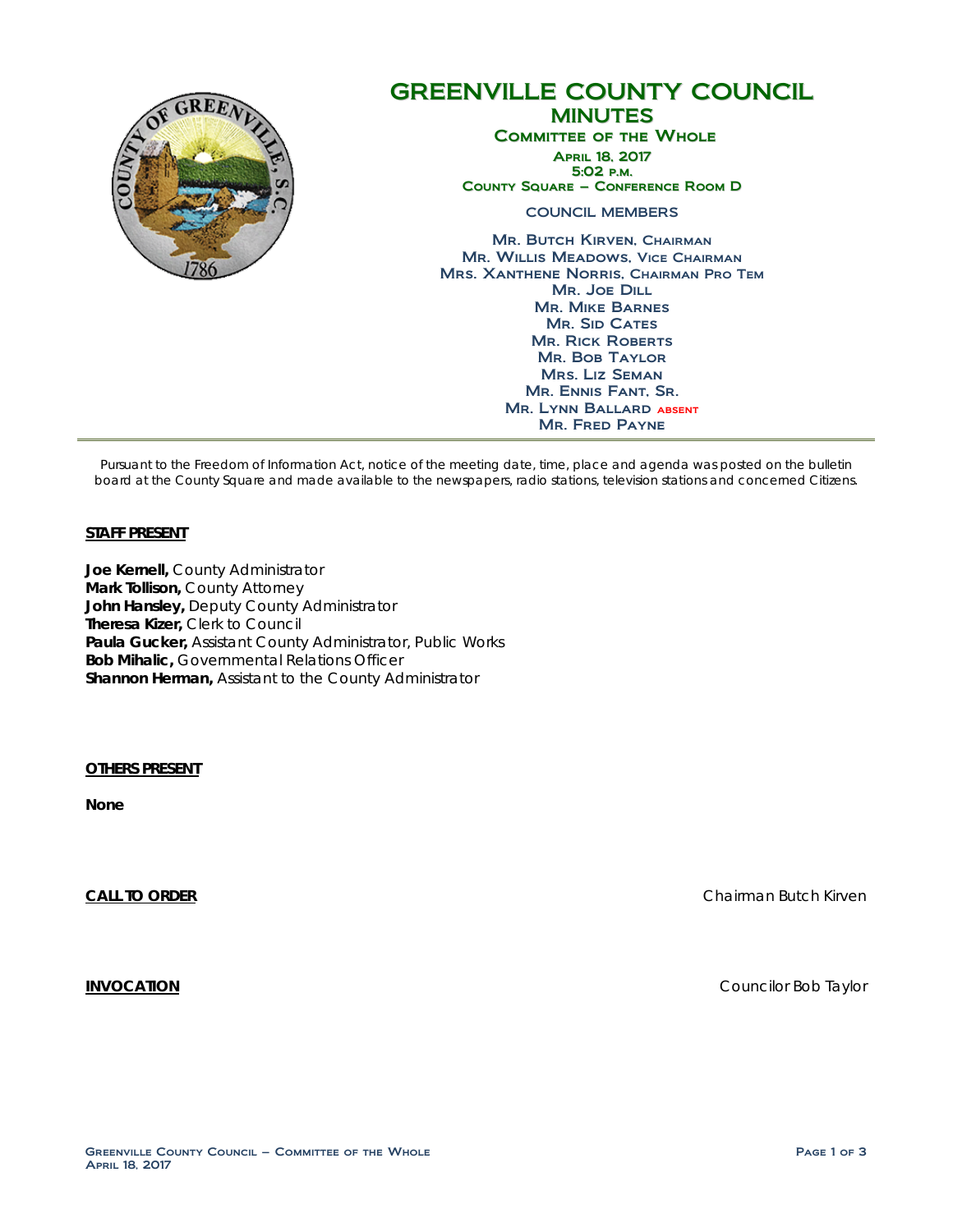## **Item (3) APPROVAL OF MINUTES**

**ACTION:** Councilor Norris moved to approve the minutes of the April 4, 2017, Regular Committee of the Whole meeting.

Motion carried unanimously by Council Members present.

#### **Item (4) GREENVILLE COUNTY VETERANS PARK COMMITTEE**

Chairman Kirven introduced Doug Greenlaw, Head of the Veterans Park Committee. He added that the initial purpose of the committee was to study the existing Veterans' Monument and make recommendations for its placement when the new County Square building was completed. Chairman Kirven stated the committee's purpose had now expanded to include a concept for a Veterans' Park in Greenville County.

Doug Greenlaw, Chairman Greenville County Veterans Park Committee

#### **Members of the Committee:**

Doug Greenlaw – Chairman – Decorated Vietnam Vet, Media Executive Jason Livingston – Decorated Afghanistan War Veteran Steven Duerk – Decorated Vietnam Veteran and former Textile Executive Hayne Hipp – Co-Founder, The Liberty Fellowship Megan Riegal – CEO, The Peace Center Michael Riordan – US Marine Corps Veteran and CEO, Strategic Coordinating Organization Thorn Shea – Author and decorated Navy Seal / Iraq and Afghanistan

#### **Mission Statement:**

To recommend to the County Council of Greenville County the prospects of developing a first class County Veterans' Park as the future location of the County Veterans' Monument. The recommendations may include the name, location, design and funding of the park. Final decisions would be made by the County Council.

### **County Parks in Consideration:**

- Washington Heights School property
- Westside Park
- Conestee Park
- Oak Grove Lake Park
- Lakeside Park
- **City Park**
- Park North on Pelham

In the site consideration part of the process, the Committee looked at 30 parks and narrowed the list to seven. Mr. Greenlaw stated he toured a Veterans' Park in Florence, SC, which would serve as a model for the Greenville County park. He stated the Greenville Park would equal or exceed the Florence park. The Committee originally had six parks in mind before Councilor Roberts recommended the Park North on Pelham. Mr. Greenlaw stated he had not been able to tour all 30 parks himself but the ones that he did tour were all very impressive. He stated all of the parks he visited were well-maintained and very busy.